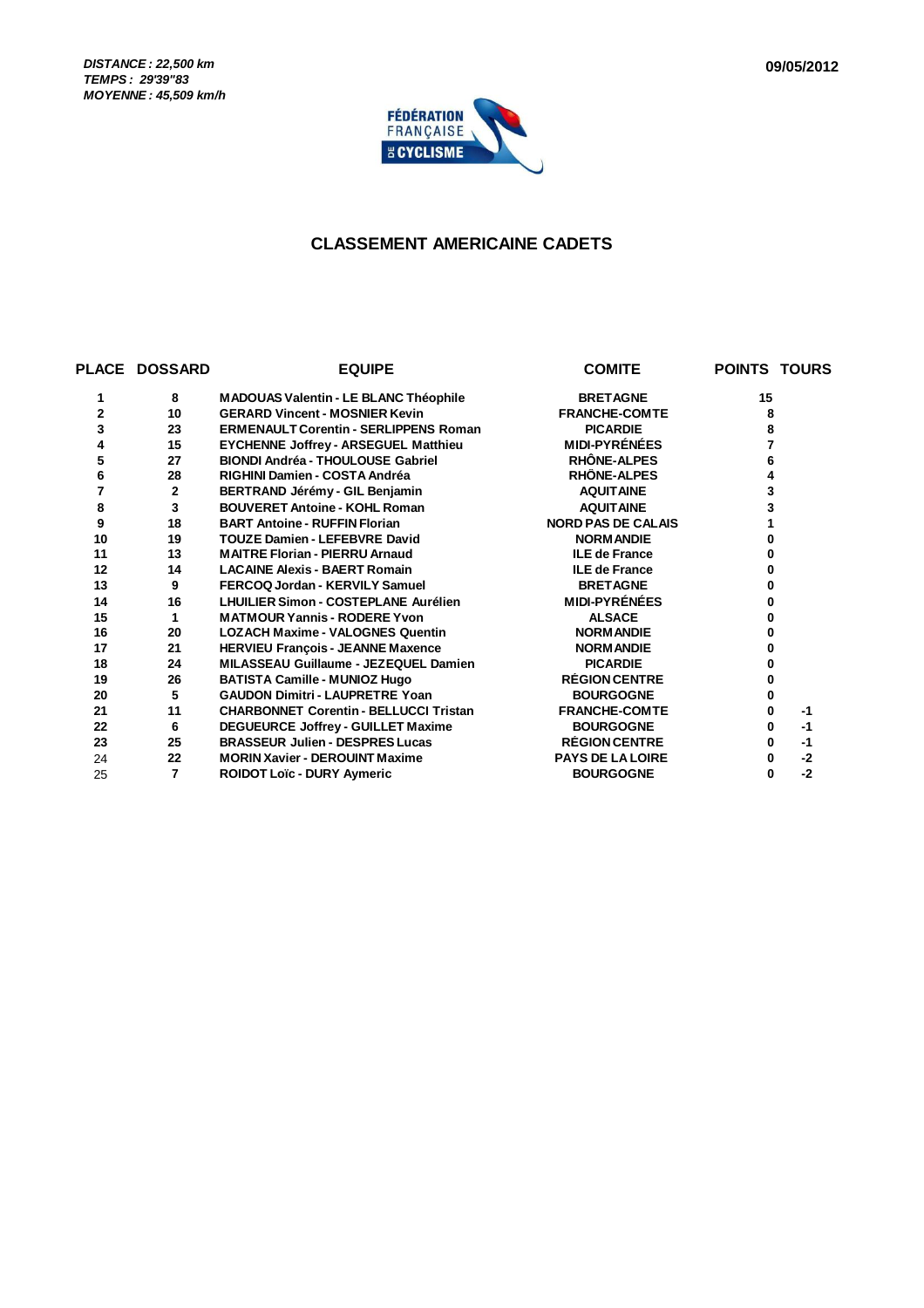

#### **CLASSEMENT AMERICAINE JUNIORS**

| <b>PLACE</b> | <b>DOSSARD</b> | <b>EQUIPE</b>                              | <b>COMITE</b>             | <b>POINTS TOURS</b> |
|--------------|----------------|--------------------------------------------|---------------------------|---------------------|
|              | $\mathbf{2}$   | <b>BOUDAT Thomas - BARBEAU Clément</b>     | <b>AQUITAINE</b>          | 18                  |
|              | 21             | <b>CASTELOT Nicola - COWLEY Anthony</b>    | <b>NORMANDIE</b>          | 15                  |
|              | 27             | <b>PACCALET Alexandre - JURY Valentin</b>  | <b>RHÖNE-ALPES</b>        | 10                  |
|              | 22             | PIVETEAU Maxime - MANZIN Lorenzo           | <b>PAYS DE LA LOIRE</b>   |                     |
| 5            |                | <b>BOES Tom - GUTH Charly</b>              | <b>ALSACE</b>             |                     |
|              | 5              | <b>GOULOT Kevin - PELLEGRIN Mathieu</b>    | <b>BOURGOGNE</b>          |                     |
|              | 19             | <b>LEGRANDOIS Cédric - FOURNIER Marc</b>   | <b>NORMANDIE</b>          |                     |
|              | 18             | VAN HAVERBEKE Julien - DEHAUT Valentin     | <b>NORD PAS DE CALAIS</b> |                     |
| 9            | 11             | BERLIN SEMON Joseph - GRECO Thomas         | <b>FRANCHE COMTÉ</b>      |                     |
| 10           | 15             | <b>DURIEUX Thomas - THOMAS Benjamin</b>    | <b>MIDI-PYRÉNÉES</b>      |                     |
| 11           | 24             | <b>LESECHE Jean - DETAIN Florian</b>       | <b>RÉGION CENTRE</b>      |                     |
| 12           | 9              | <b>GRISON Kévin - BOULLEZ Thibault</b>     | <b>BRETAGNE</b>           |                     |
| 13           | 3              | <b>DESTANG Lucas - VERARDO Rémi</b>        | <b>AQUITAINE</b>          |                     |
| 14           | 28             | <b>PIJOURLET Louis - RUFFINENGO Julien</b> | <b>RHÖNE-ALPES</b>        |                     |
| 15           | 16             | <b>THOMAS Adrien - MAGOT Florent</b>       | <b>MIDI-PYRÉNÉES</b>      |                     |
| 17           | 13             | ROUSSEAU Jayson - OLGUN Serkan             | <b>ILE-DE-FRANCE</b>      | -1                  |
| 18           | 12             | VERRIER Joseph - DO REGO PEREIRA Fabio     | <b>GUADELOUPE</b>         | $-1$                |
| 19           | 7              | SERRURIER Rémy - DUJARDIN Florian          | <b>BOURGOGNE</b>          | -1                  |
| 20           | 26             | <b>RIVERT Valentin - BAILLOU Niels</b>     | <b>RÉGION CENTRE</b>      | -1                  |
| 21           | 20             | LEVASSEUR Jordan - DUHAMEL Florian         | <b>NORMANDIE</b>          | $-1$                |
| 22           | 6              | <b>LAZZARONI Thomas - THOMAS Hugues</b>    | <b>BOURGOGNE</b>          | $-2$                |
| 23           | 14             | SALIBUR Rudy - DAGORNE Maël                | <b>ILE-DE-FRANCE</b>      | -3<br>0             |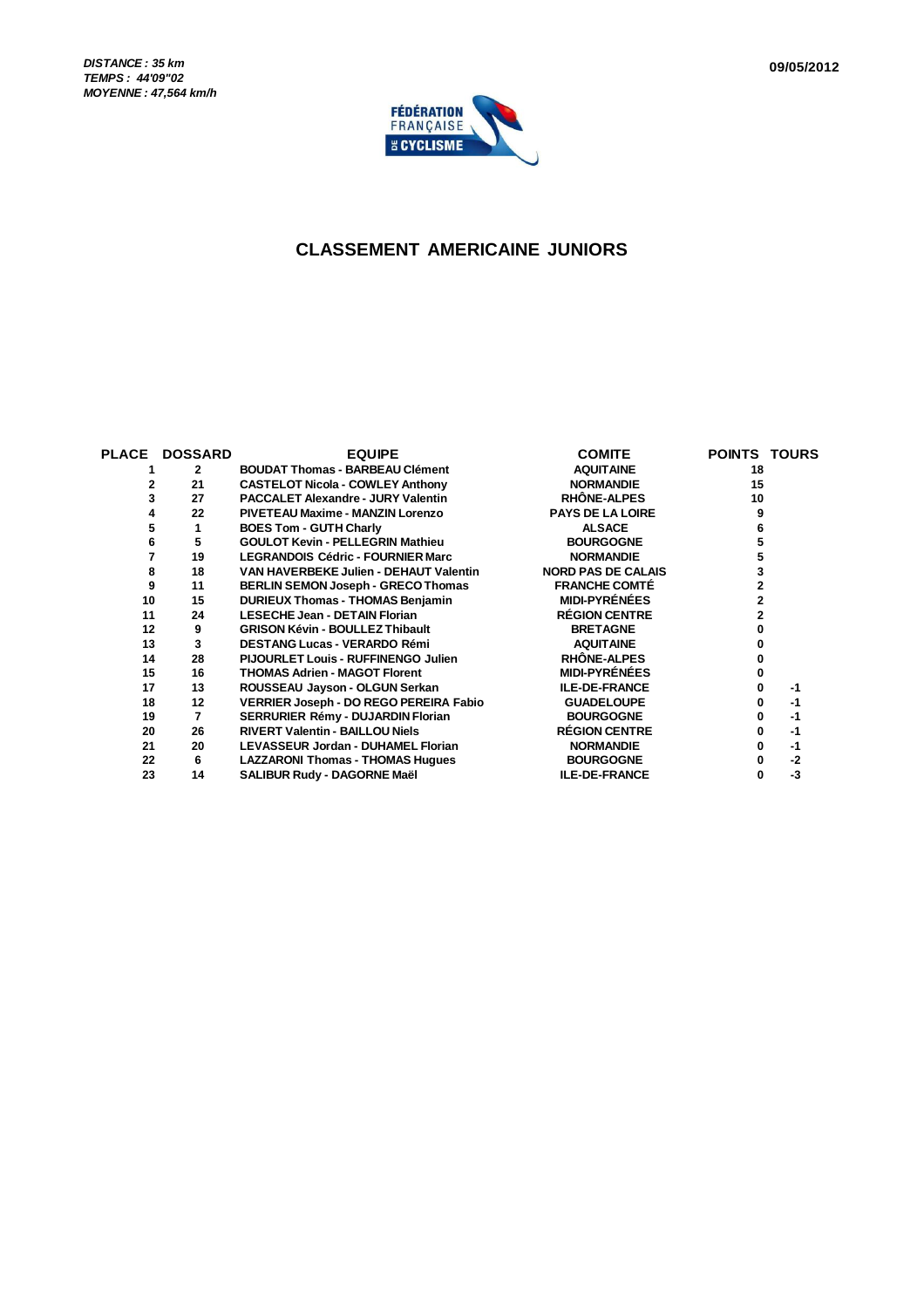

## **CLASSEMENT AMERICAINE ELITES**

| <b>PLACE</b> | <b>DOSSARD</b> | <b>EQUIPE</b>                               | <b>COMITE</b>             | <b>POINTS TOURS</b> |  |
|--------------|----------------|---------------------------------------------|---------------------------|---------------------|--|
|              | 13             | <b>COQUARD Bryan - LAMOISON Morgan</b>      | <b>PAYS DE LA LOIRE</b>   | 18                  |  |
|              | 4              | LE GOGUIC Fabien - LEROUX Romain            | <b>BRETAGNE</b>           | 18                  |  |
|              | 11             | <b>DUVAL Julien - GOUGEARD Alexis</b>       | <b>NORM ANDIE</b>         | 13                  |  |
| 4            | 14             | <b>DUGUENET Stéphane - SARREAU Marc</b>     | <b>REGION CENTRE</b>      | 12                  |  |
| 5            | 17             | <b>LAMIRAUD Francois - BRISSE Vivien</b>    | <b>RHONE-ALPES</b>        | 11                  |  |
| 6            | 9              | <b>DULOT Nicolas - LEGRANDOIS Florian</b>   | <b>MIDI PYRENEES</b>      | 9                   |  |
|              | 1              | <b>BENTZ Jean Francois - VERARDO Yoan</b>   | <b>AQUITAINE</b>          |                     |  |
| 8            | 10             | <b>DERIAUX Florian - FOULDRIN Antoine</b>   | <b>NORD PAS DE CALAIS</b> |                     |  |
| 9            | 6              | <b>GARNIER Guillaume - GRAS Rémy</b>        | <b>CÔTE D'AZUR</b>        |                     |  |
| 10           | $\mathbf{2}$   | <b>DRAGONI Vincent - GASPARI Alexandre</b>  | <b>BOURGOGNE</b>          |                     |  |
| 11           | 7              | <b>MAFFEIS Dany - BLANCHON Luc</b>          | <b>ILE-DE-FRANCE</b>      | -1                  |  |
| 12           | 15             | <b>RUFFINENGO Bastien - CARISEY Clément</b> | <b>RHONE-ALPES</b>        | -1                  |  |
| 13           | 8              | <b>TESSIER Jason - ILONGO Dimitri</b>       | <b>ILE-DE-FRANCE</b>      | -4                  |  |
|              |                |                                             |                           |                     |  |